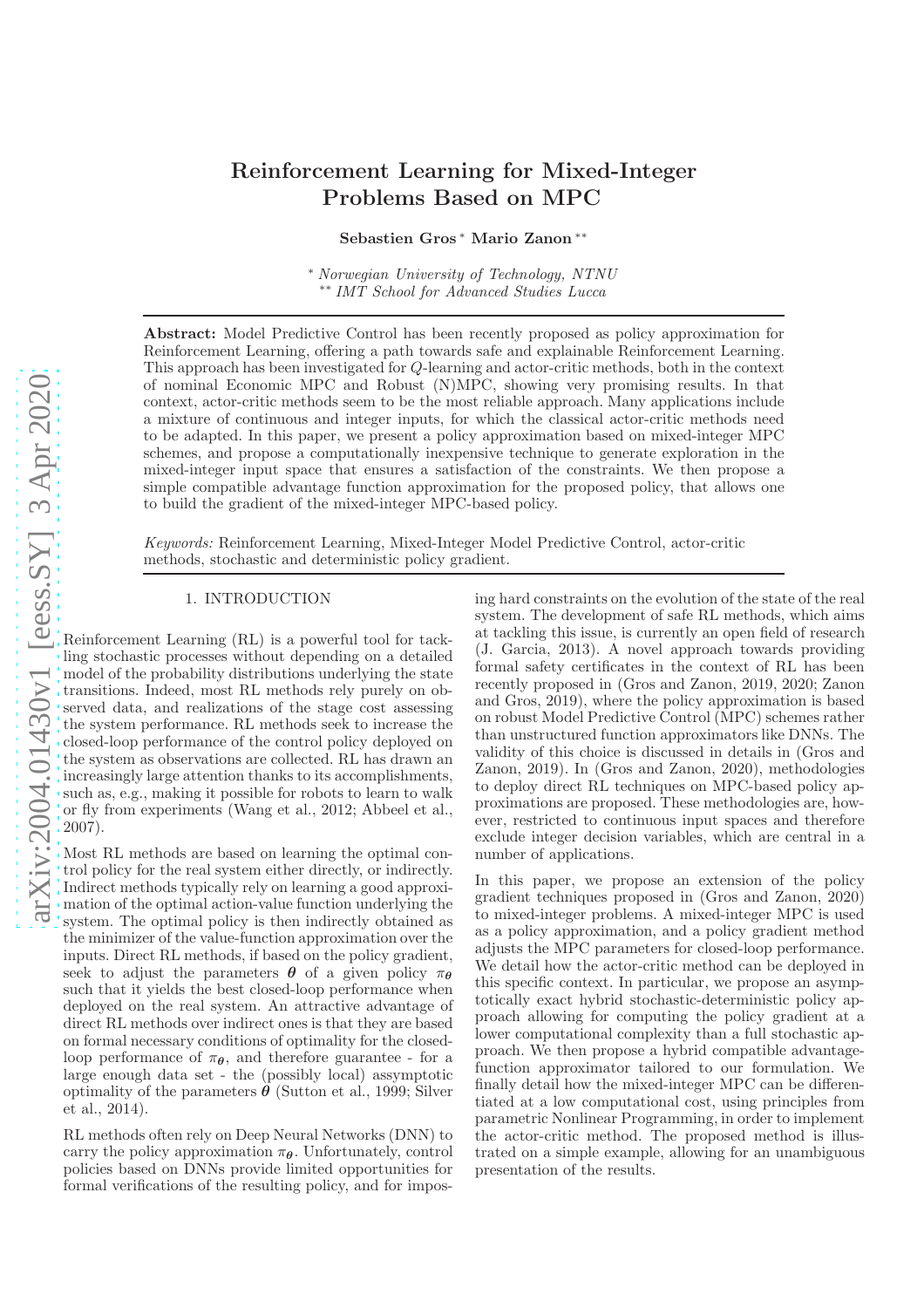The paper is structured as follows. Section 2 provides background material on MDPs and RL. Section 3 presents the construction of a mixed-integer stochastic policy using a mixed-integer MPC scheme to support the policy approximation. Section 4 details an actor-critic method tailored to the proposed formulation, and how the policy gradient can be estimated. A compatible advantage function approximation is proposed. Section 5 details how the mixed-integer MPC scheme can be efficiently differentiated. Section 6 proposes an illustrative example, and Section 7 provides some discussions.

#### 2. BACKGROUND

In the following, we will consider that the dynamics of the real system are described as a stochastic process on (possibly) continuous state-input spaces. We will furthermore consider (possibly) stochastic policies  $\pi$ , taking the form of probability densities:

$$
\pi[\mathbf{a} \,|\, \mathbf{s}] \,:\, \mathbb{R}^m \times \mathbb{R}^n \to \mathbb{R}_+, \tag{1}
$$

denoting the probability density of selecting a given input a when the system is in a given state s. Deterministic policies delivering a as a function of s will be labelled as:

$$
\pi(\mathbf{s}) : \mathbb{R}^n \to \mathbb{R}^m. \tag{2}
$$

Any deterministic policy can be viewed as a stochastic one, having a Dirac function as a probability density (or unit function for discrete inputs), i.e.,  $\pi [\mathbf{a} | \mathbf{s}] = \delta (\mathbf{a} - \pi (\mathbf{s})).$ 

We consider a stage cost function  $L(s, a) \in \mathbb{R}$  and a discount factor  $\gamma \in [0, 1]$ , the performance of a policy  $\pi$ is assessed via the total expected cost:

$$
J(\pi) = \mathbb{E}_{\pi} \left[ \sum_{k=0}^{\infty} \gamma^k L(\mathbf{s}_k, \mathbf{a}_k) \middle| \mathbf{a}_k \sim \pi \left[ . \middle| \mathbf{s}_k \right] \right]. \tag{3}
$$

The optimal policy associated to the state transition, the stage cost L and the discount factor  $\gamma$  is deterministic and given by:

$$
\pi_{\star} = \arg\min_{\pi} J(\pi). \tag{4}
$$

The value function  $V_{\pi}$ , action-value function  $Q_{\pi}$  and advantage functions  $A_{\pi}$  associated to a given policy  $\pi$ are given by (Bertsekas, 1995; Bertsekas and Shreve, 1996; Bertsekas, 2007):

$$
V_{\boldsymbol{\pi}}(\mathbf{s}) = \mathbb{E}\left[L(\mathbf{s}, \mathbf{a}) + \gamma V_{\boldsymbol{\pi}}(\mathbf{s}_+) \,|\, \mathbf{s}, \, \mathbf{a}\right],\tag{5a}
$$

$$
Q_{\boldsymbol{\pi}}(\mathbf{s}, \mathbf{a}) = L(\mathbf{s}, \mathbf{a}) + \gamma \mathbb{E}\left[V_{\boldsymbol{\pi}}(\mathbf{s}_+) \,|\, \mathbf{s}, \, \mathbf{a}\right],\tag{5b}
$$

$$
A_{\pi}(\mathbf{s}, \mathbf{a}) = Q_{\pi}(\mathbf{s}, \mathbf{a}) - V_{\pi}(\mathbf{s}), \qquad (5c)
$$

where the expected value in (5b) is taken over the state transition, and the one in (5a) is taken over the state transitions and (1).

## *2.1 Stochastic policy gradient*

In most cases, the optimal policy  $\pi_{\star}$  cannot be computed. either because the system is not exactly known or because solving (5) is too expensive. It is then useful to consider approximations  $\pi_{\theta}$  of the optimal policy, parametrized by **θ**. The optimal parameters  $θ_∗$  are then given by:

$$
\theta_{\star} = \arg\min_{\theta} J(\pi_{\theta}). \tag{6}
$$

The policy gradient  $\nabla_{\theta} J(\pi_{\theta})$  associated to the stochastic policy  $\pi_{\theta}$  is then instrumental in finding  $\theta_{\star}$  by taking gradient steps in  $\theta$ . The policy gradient can be obtained

using various actor-critic methods (Sutton and Barto, 1998; Sutton et al., 1999). In this paper, we will use the actor-critic formulation:

$$
\nabla_{\theta} J(\pi_{\theta}) = \mathbb{E}_{\pi_{\theta}} \left[ \nabla_{\theta} \log \pi_{\theta} A_{\pi_{\theta}} \right], \tag{7}
$$

for stochastic policies, and the actor-critic formulation:

$$
\nabla_{\theta} J(\pi_{\theta}) = \mathbb{E}_{\pi_{\theta}} \left[ \nabla_{\theta} \pi_{\theta} \nabla_{\mathbf{a}} A_{\pi_{\theta}} \right], \tag{8}
$$

for deterministic policies.

The value functions  $V_{\pi}$ ,  $Q_{\pi}$  and  $A_{\pi}$  associated to a given policy  $\pi$  are typically evaluated via Temporal-Difference (TD) techniques (Sutton and Barto, 1998), and require that a certain amount of exploration is included in the deployment of the policy. For deterministic policies, the exploration can, e.g., be generated by including stochastic perturbations over the policy  $\pi_{\theta}$ , while stochastic policies generate exploration by construction. Note that is is fairly common in RL to define the stochastic policy  $\pi_{\theta}$  as an arbitrary density, e.g., the normal distribution, centered at a deterministic policy  $\pi_{\theta}$ . We shall observe here that the deterministic policy gradient (8) is not suited as such for integer inputs, as the gradients  $\nabla_{\theta} \pi_{\theta}$ ,  $\nabla_{\mathbf{a}} A_{\pi_{\theta}}$  do not exist on discrete input spaces. On continuous input spaces, the choice between the deterministic approach (8) or the stochastic approach (7) is typically motivated by computational aspects.

## 3. MIXED-INTEGER OPTIMIZATION-BASED POLICY

In this paper, we will consider parametrized deterministic policies  $\pi_{\theta} \approx \pi_{\star}$  based on parametric optimization problems. In particular, we will focus on optimization problems resulting from a nominal mixed-integer MPC formulation. The results proposed in this paper extend to robust MPC enabling the construction of safe Reinforcement Learning methods - but this case is omitted in this paper for the sake of brevity.

#### *3.1 Policy approximation based on mixed-integer MPC*

The mixed-integer MPC scheme reads as:

$$
\mathbf{u}^{\star}(\mathbf{s}, \boldsymbol{\theta}), \mathbf{i}^{\star}(\mathbf{s}, \boldsymbol{\theta}) =
$$
  
arg min<sub>u,i</sub>  $T(\mathbf{x}_N, \boldsymbol{\theta}) + \sum_{k=0}^{N-1} \ell(\mathbf{x}_k, \mathbf{u}_k, \mathbf{i}_k, \boldsymbol{\theta})$  (9a)

$$
\text{s.t.} \quad \mathbf{x}_{k+1} = \mathbf{F}\left(\mathbf{x}_k, \mathbf{u}_k, \mathbf{i}_k, \boldsymbol{\theta}\right), \ \ \mathbf{x}_0 = \mathbf{s}, \tag{9b}
$$

$$
\mathbf{h}_{k}\left(\mathbf{x}_{k},\mathbf{u}_{k},\mathbf{i}_{k},\boldsymbol{\theta}\right)\leq0,\quad k=0,...,N-1,\text{ (9c)}
$$

$$
\mathbf{h}_N\left(\mathbf{x}_N,\boldsymbol{\theta}\right)\leq 0,\tag{9d}
$$

$$
\mathbf{i}_{k} \in \{0,1\}^{m_{i}},\tag{9e}
$$

where  $\mathbf{x}_k \in \mathbb{R}^n$  are the predicted system trajectories,  $\mathbf{u}_k \in \mathbb{R}^{m_c}$  the planned continuous inputs and  $\mathbf{i}_k \in \{0,1\}^{m_i}$ the planned integer inputs. Without loss of generality, we consider binary integer inputs. Functions  $\ell$ , T are the stage and terminal costs. Functions  $h_{0,\dots,N-1}$  are the stage constraints and function  $\mathbf{h}_N$  is the terminal constraint.

For a given state s and parameters  $\theta$ , the MPC scheme (9) delivers the continuous and integer input profiles

$$
\mathbf{u}^{\star}\left(\mathbf{s},\boldsymbol{\theta}\right)=\left\{\mathbf{u}_{0}^{\star}\left(\mathbf{s},\boldsymbol{\theta}\right),\ldots,\mathbf{u}_{N-1}^{\star}\left(\mathbf{s},\boldsymbol{\theta}\right)\right\},\qquad\qquad(10\mathrm{a})
$$

$$
\mathbf{i}^{\star}\left(\mathbf{s},\boldsymbol{\theta}\right)=\left\{\mathbf{i}_{0}^{\star}\left(\mathbf{s},\boldsymbol{\theta}\right),\ldots,\mathbf{i}_{N-1}^{\star}\left(\mathbf{s},\boldsymbol{\theta}\right)\right\},\qquad(10b)
$$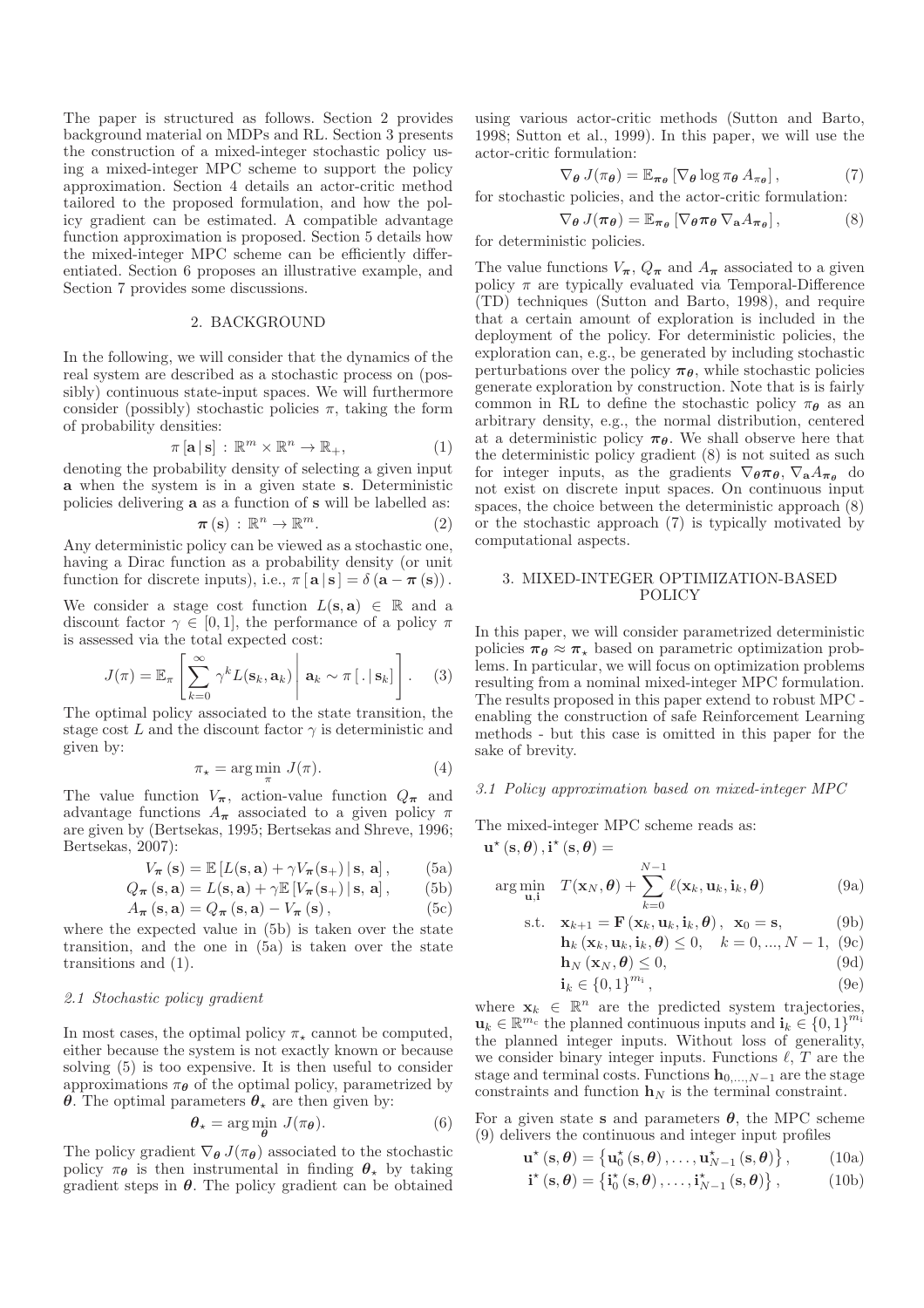with  $\mathbf{u}_k^{\star}(\mathbf{s},\boldsymbol{\theta}) \in \mathbb{R}^{m_c}$  and  $\mathbf{i}_k^{\star}(\mathbf{s},\boldsymbol{\theta}) \in \{0,1\}^{m_i}$ . The MPC scheme (9) generates a parametrized deterministic policy

$$
\pi_{\theta}\left(s\right) = \left\{\pi_{\theta}^{c}\left(s\right), \pi_{\theta}^{i}\left(s\right)\right\},\tag{11}
$$

where

$$
\pi_{\theta}^{c}(s) = u_{0}^{*}(s, \theta) \in \mathbb{R}^{m_{c}}, \qquad (12a)
$$

$$
\pi_{\theta}^{i}\left(s\right) = \mathbf{i}_{0}^{\star}\left(s,\theta\right) \,\in\, \left\{0,1\right\}^{m_{i}},\tag{12b}
$$

are the first elements of the continuous and integer input sequences generated by (9). In the following, it will be useful to consider the MPC scheme (9) as a generic parametric mixed-integer NLP:

$$
\mathbf{u}^{\star}\left(\mathbf{s},\boldsymbol{\theta}\right),\,\mathbf{i}^{\star}\left(\mathbf{s},\boldsymbol{\theta}\right)=\underset{\mathbf{u},\,\mathbf{i}}{\arg\min}\quad\Phi(\mathbf{x},\mathbf{u},\mathbf{i},\boldsymbol{\theta})\tag{13a}
$$

$$
\text{s.t.} \quad \mathbf{f}(\mathbf{x}, \mathbf{u}, \mathbf{i}, \mathbf{s}, \boldsymbol{\theta}) = 0, \quad \text{(13b)}
$$

$$
\mathbf{h}\left(\mathbf{x},\mathbf{u},\mathbf{i},\boldsymbol{\theta}\right)\leq0,\qquad(13c)
$$

$$
\mathbf{i} \in \{0, 1\}^{m_i \times N - 1}, \quad (13d)
$$

where function  $\Phi$  gathers the stage and terminal cost functions from (9a), function f gathers the dynamic constraints and initial conditions (9b), and function h gathers the stage and terminal constraints (9c)-(9d).

## 4. ACTOR-CRITIC METHOD

In order to build actor-critic methods for (11), exploration is required (Sutton and Barto, 1998). When the input space is constrained and mixed-integer, the exploration becomes non-trivial to setup, as 1. it must retain the feasibility of the hard constraints (9c)-(9d) and 2. simple input disturbances are not possible for the integer part since they are locked on an integer grid. To address this issue, we will adopt a stochastic policy approach, well suited for the integer part, and consider its asymptotically equivalent deterministic counterpart on the continuous input space, well suited for computational efficiency.

#### *4.1 MPC-based exploration*

In order to generate exploration, we will build a stochastic policy (1) based on the deterministic policy (11) where  $\bf{a}$  will gather the continuous inputs  $\bf{a}^c$  and integer inputs  $\mathbf{a}^{\text{i}}$  actually applied to the real system, i.e.,  $\mathbf{a} = \{ \mathbf{a}^{\text{c}}, \mathbf{a}^{\text{i}} \}.$ We will build (1) such that it generates exploration that is respecting the constraints (9c)-(9d) with unitary probability. We propose to build (1) such that it becomes naturally separable between the integer and continuous part in the policy gradient computation. To that end, we consider a softmax approach to handle the integer part of the problem. More specifically, we consider the parametric mixed-integer NLP:

$$
\Phi^{\mathbf{i}}(\mathbf{s}, \boldsymbol{\theta}, \mathbf{a}^{\mathbf{i}}) = \min_{\mathbf{u}, \mathbf{i}} \quad \Phi(\mathbf{x}, \mathbf{u}, \mathbf{i}, \boldsymbol{\theta}) \tag{14a}
$$

$$
s.t. \quad f(x, u, i, s, \theta) = 0,\tag{14b}
$$

$$
\mathbf{h}\left(\mathbf{x},\mathbf{u},\mathbf{i},\boldsymbol{\theta}\right)\leq 0,\tag{14c}
$$

$$
\mathbf{i}_0 = \mathbf{a}^\mathbf{i},\tag{14d}
$$

$$
\mathbf{i}_{1,\dots,N-1} \in \{0,1\}^{m_1},\tag{14e}
$$

derived from (13), where the first integer input is assigned to  $\mathbf{a}^i$  via constraint (14d). We will consider that  $\Phi^i(\mathbf{s}, \theta, \mathbf{a}^i)$ takes infinite value when the selected integer input  $a^i$  is infeasible. Let us label  $\mathbb{I}(\mathbf{s}, \theta)$  the feasible set of  $\mathbf{a}^{\mathbf{i}}$  for a given state **s** and MPC parameter  $\theta$ , and  $\tilde{i}(s, \theta, a^i)$  the integer profile solution of (14). By construction  $\tilde{i}_0(s, \theta, a^i) = a^i$ 

when  $\mathbf{a}^i \in \mathbb{I}(\mathbf{s}, \boldsymbol{\theta})$ . We then define the softmax stochastic integer policy distribution using

$$
\pi_{\theta}^{\mathbf{i}}\left[\mathbf{a}^{\mathbf{i}}\,|\,\mathbf{s}\,\right] \,\propto\, e^{-\sigma_{\mathbf{i}}^{-1}\Phi_{\mathbf{i}}^{\star}(\mathbf{s},\theta,\mathbf{a}^{\mathbf{i}})} \in \mathbb{R}_{+},\tag{15}
$$

where  $\sigma_i > 0$  is a parameter adjusting the variance of  $\pi^i_{\theta}$ . In order to build the continuous part of the policy, we will consider the continuous part  $a^c$  of the stochastic policy as conditioned on  $\hat{i}$ , and taking the form of a probability density:

$$
\pi_{\theta}^{c} [\mathbf{a}^{c} | \tilde{\mathbf{i}}(\mathbf{s}, \theta, \mathbf{a}^{i}), \mathbf{s} ] \in \mathbb{R}_{+}, \tag{16}
$$

which will be constructed from the parametric NLP:

$$
\tilde{\mathbf{u}}(\mathbf{s}, \boldsymbol{\theta}, \mathbf{i}, \mathbf{d}) = \arg\min_{\mathbf{u}} \quad \Phi(\mathbf{x}, \mathbf{u}, \mathbf{i}, \boldsymbol{\theta}) + \mathbf{d}^{\top}\mathbf{u}_0 \qquad (17a)
$$

$$
s.t. \quad f(x, u, i, s, \theta) = 0, \quad (17b)
$$

$$
\mathbf{h}\left(\mathbf{x}, \mathbf{u}, \mathbf{i}, \boldsymbol{\theta}\right) \le 0,\tag{17c}
$$

derived from (13), but where the integer input profile is entirely assigned, and where  $\mathbf{d} \in \mathbb{R}^{m_c}$  is a random vector chosen as  $\mathbf{d} \sim \mathcal{N}(0, \sigma_c I)$ . The random variable  $\mathbf{a}_c$  in (16) will then be selected as:

$$
\mathbf{a}^{\mathrm{c}} = \tilde{\mathbf{u}}_0(\mathbf{s}, \theta, \tilde{\mathbf{i}}(\mathbf{s}, \theta, \mathbf{a}^{\mathrm{i}}), \mathbf{d}).\tag{18}
$$

As previously observed in (Gros and Zanon, 2020), while  $\pi_{\theta}^c$  is easy to sample, it is in general difficult to evaluate.

Because  $\mathbf{a}^c$  is conditioned on  $\tilde{\mathbf{i}}$  and, therefore,  $\mathbf{a}^i$ , the Kolmogorov definition of conditional probabilities entails that the overall stochastic policy (1) reads as the distribution:

$$
\pi_{\theta}[\mathbf{a} | \mathbf{s}] = \pi_{\theta}^{c} \left[ \mathbf{a}^{c} \middle| \tilde{\mathbf{i}}(\mathbf{s}, \theta, \mathbf{a}^{i}), \mathbf{s} \right] \pi_{\theta}^{i} \left[ \mathbf{a}^{i} | \mathbf{s} \right]. \tag{19}
$$

We establish next a straightforward but useful result concerning the stochastic policy (19).

*Lemma 1.* The stochastic policy (19) generates input samples a that are feasible for the MPC scheme (9).

**Proof.** Because  $\Phi^i(\mathbf{s}, \theta, \mathbf{a}^i) = +\infty$  when  $\mathbf{a}^i \notin \mathbb{I}(\mathbf{s}, \theta)$ , policy  $(15)$  selects feasible integer inputs  $a^i$  with probability 1. Furthermore, NLP (17) is feasible for all  $\mathbf{a}^i \in \mathbb{I}(\mathbf{s}, \boldsymbol{\theta})$  and all d, such that its solution satisfies constraints (13b)-(13c). As a result, the samples  $a^i$ ,  $a^c$  generated from (19) are guaranteed to be feasible.  $\Box$ 

The policy gradient associated to (19) can be computed using (7). Unfortunately, it has been observed that this approach is computationally expensive for continuous input spaces (Gros and Zanon, 2020) when the policy is restricted by non-trivial constraints. Hence, we now turn to detailing how the policy gradient associated to policy (19) can be efficiently computed.

# *4.2 Policy gradient*

Using policy (19), the stochastic policy gradient is separable between the continuous and integer part and reads as:

$$
\nabla_{\theta} J(\pi_{\theta}) = \mathbb{E}_{\pi_{\theta}} \left[ \nabla_{\theta} \log \pi_{\theta} A_{\pi_{\theta}} \right]
$$
 (20)

$$
= \mathbb{E}_{\pi_{\theta}} \left[ \nabla_{\theta} \log \pi_{\theta}^{c} A_{\pi_{\theta}} \right] + \mathbb{E}_{\pi_{\theta}} \left[ \nabla_{\theta} \log \pi_{\theta}^{i} A_{\pi_{\theta}} \right],
$$

where  $A_{\pi_{\theta}}$  is the advantage function associated to the stochastic policy (19). Using (15), we then observe that the score function associated to the integer part of the policy is simply given by: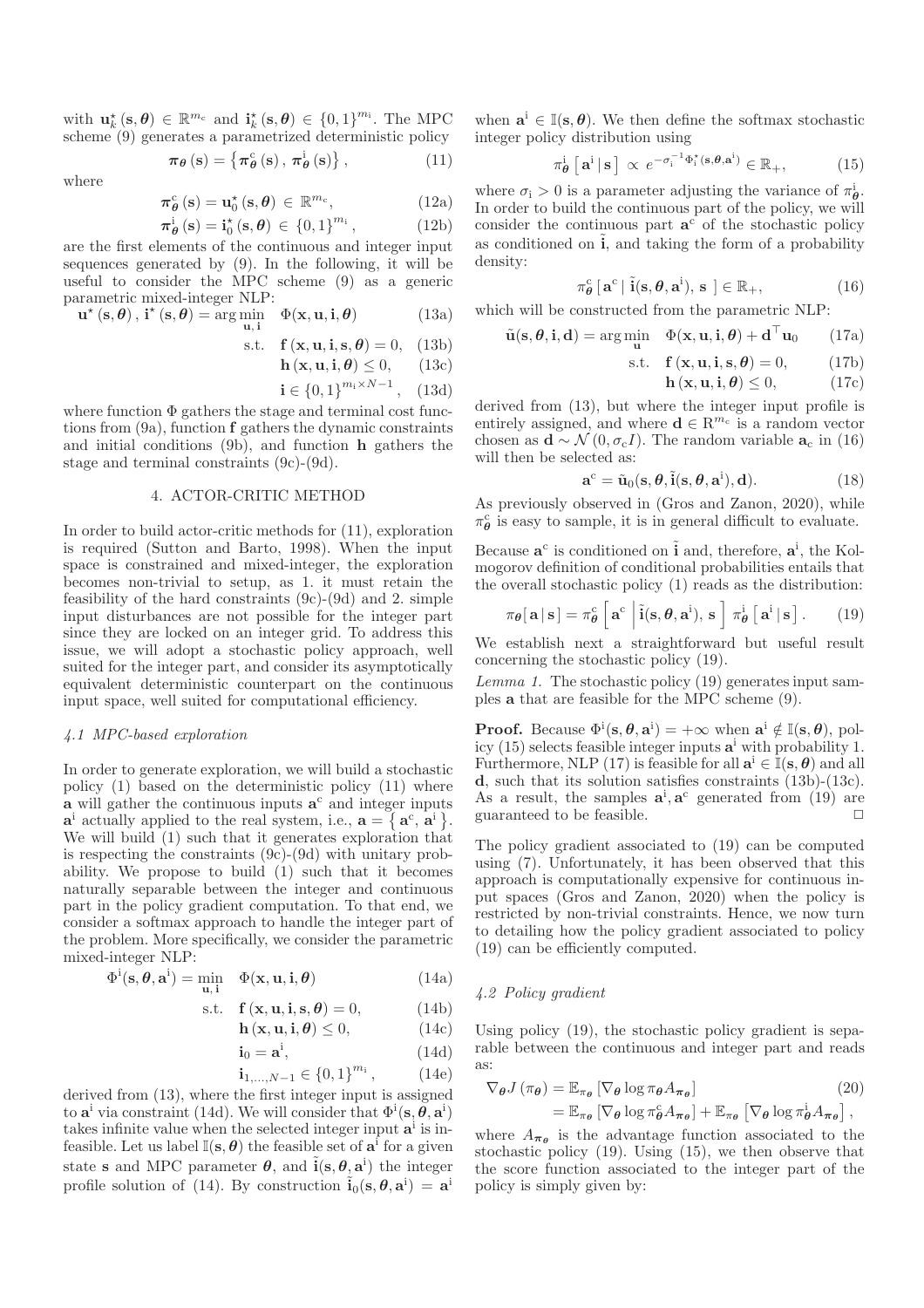$$
\nabla_{\theta} \log \pi_{\theta}^{i}[\mathbf{a}^{i} | \mathbf{s}] = -\frac{1}{\sigma_{i}} \nabla_{\theta} \Phi_{i}^{\star}(\mathbf{s}, \theta, \mathbf{a}^{i}) + \frac{1}{\sigma_{i}} \sum_{\mathbf{i}_{0} \in \mathbb{I}(\mathbf{s}, \theta)} \pi_{\theta}^{i}[\mathbf{i}_{0} | \mathbf{s}] \nabla_{\theta} \Phi_{i}^{\star}(\mathbf{s}, \theta, \mathbf{i}_{0}).
$$
\n(21)

The computation of the policy gradient associated to the continuous part of the stochastic policy ought to be treated differently. Indeed, it has been observed in (Gros and Zanon, 2020) that deterministic policy gradient methods are computationally more effective than stochastic ones for policy approximations on problems having continuous input and state spaces. Defining the deterministic policy for the continuous inputs  $a^c$  as

$$
\pi_{\theta}^{\mathrm{c}}\left(\mathbf{s},\mathbf{i}\right) = \tilde{\mathbf{u}}_{0}(\mathbf{s},\theta,\mathbf{i},0),\tag{22}
$$

where  $\tilde{u}_0$  is the first element of the solution of (17), we consider the approximation (Silver et al., 2014)

$$
\mathbb{E}_{\pi_{\theta}}\left[\nabla_{\theta}\log\pi_{\theta}^c A_{\pi_{\theta}}\right] \approx \mathbb{E}_{\pi_{\theta}}\left[\nabla_{\theta}\pi_{\theta}^c \nabla_{\mathbf{a}^c} A_{\pi_{\theta}}\right],\tag{23}
$$

which is asymptotically exact for  $\sigma_c \rightarrow 0$  under some technical but fairly unrestrictive assumptions. We can then use the asymptotically exact hybrid policy gradient

$$
\widehat{\nabla_{\theta} J(\pi_{\theta})} = \mathbb{E}_{\pi_{\theta}} \left[ \nabla_{\theta} \pi_{\theta}^{c} \nabla_{\mathbf{a}^{c}} A_{\pi_{\theta}} \right] + \mathbb{E}_{\pi_{\theta}} \left[ \nabla_{\theta} \log \pi_{\theta}^{i} A_{\pi_{\theta}} \right],
$$
\n(24)

as a computationally effective policy gradient evaluation. The stochastic policy (16) is then deployed on the system and generates exploration, while the deterministic policy (22) is used to compute the policy gradient (24). We propose next a compatible advantage function approximator for (24), offering a systematic approximation of the advantage function  $A_{\pi_{\theta}}$ .

#### *4.3 Compatible advantage function approximation*

We note that the advantage function approximation

$$
\hat{A}_{\pi_{\theta}} = \mathbf{w}^{\top} \nabla_{\theta} \log \pi_{\theta} = \mathbf{w}^{\top} \nabla_{\theta} \log \pi_{\theta}^{i} + \mathbf{w}^{\top} \nabla_{\theta} \log \pi_{\theta}^{c},
$$
\n(25)

is compatible by construction (Silver et al., 2014) for the stochastic policy gradient (20), in the sense that

$$
\nabla_{\theta} J(\pi_{\theta}) = \mathbb{E}_{\pi_{\theta}} \left[ \nabla_{\theta} \log \pi_{\theta} \hat{A}_{\pi_{\theta}} \right]
$$
(26)

holds if w is the solution of the Least-Squares problem

$$
\mathbf{w} = \arg\min_{\mathbf{w}} \frac{1}{2} \mathbb{E}_{\pi_{\theta}} \left[ \left( A_{\pi_{\theta}} - \hat{A}_{\pi_{\theta}} \right)^2 \right]. \tag{27}
$$

Similarly, we seek a compatible advantage function approximation for the hybrid policy gradient (24). We propose the hybrid advantage function approximation, inspired from (Gros and Zanon, 2020):

$$
\hat{A}_{\pi_{\theta}} = \mathbf{w}^{\top} \nabla_{\theta} \log \pi_{\theta}^{\mathbf{i}} + \mathbf{w}^{\top} \frac{1}{\sigma_{\mathbf{c}}} \nabla_{\theta} \pi_{\theta}^{\mathbf{c}} M \left( \mathbf{e} - \mathbf{c} \right), \qquad (28)
$$

where we label  $\mathbf{e} = \mathbf{a}^c - \pi_{\theta}^c$  the exploration performed on the continuous part of the input space  $\mathbb{R}^{m_c}$ , and  $M \in$  $\mathbb{R}^{m_c \times m_c}$  is symmetric and  $\mathbf{c} \in \mathbb{R}^{m_c}$ . We will show in the following proposition that for  $M$  and  $\mathbf c$  adequately chosen, the advantage function approximation (28) is compatible with the policy gradient  $(24)$ .

*Proposition 1.* The hybrid function approximation (28) is asymptotically compatible, i.e.,

$$
\lim_{\sigma_c \to 0} \widehat{\nabla_{\theta} J(\pi_{\theta})} = \lim_{\sigma_c \to 0} \mathbb{E}_{\pi_{\theta}} \left[ \nabla_{\theta} \pi_{\theta}^c \nabla_{\mathbf{a}^c} \hat{A}_{\pi_{\theta}} \right] \qquad (29)
$$

$$
+ \mathbb{E}_{\pi_{\theta}} \left[ \nabla_{\theta} \log \pi_{\theta}^i \hat{A}_{\pi_{\theta}} \right]
$$

holds for **w** solution of (27) and for  $M$ , **c** chosen according to (Gros and Zanon, 2020):

$$
\mathbf{c} = \frac{\sigma_{\rm c}}{2} \sum_{i=1}^{n_{\mathbf{a}}} \frac{\partial^2 \tilde{\mathbf{u}}_0}{\partial \mathbf{d}_i^2}, \quad M = \left(\frac{\partial \tilde{\mathbf{u}}_0}{\partial \mathbf{d}} \frac{\partial \tilde{\mathbf{u}}_0}{\partial \mathbf{d}}^\top\right), \qquad (30)
$$

evaluated at the solution of  $(17)$  for  $\mathbf{d} = 0$ , where  $(17)$ satisfies the regularity assumptions of (Gros and Zanon, 2020, Proposition 1). These assumptions are technical but fairly unrestrictive, see (Gros and Zanon, 2020) for a complete discussion.

The proof delivered below is a sketch that follows the lines of the proof of Proposition 1 in Gros and Zanon (2020).

**Proof.** We observe that the solution  $\bf{w}$  of (27) using (28) is given by:

$$
\mathbb{E}_{\pi_{\theta}}\bigg[\bigg(\nabla_{\theta}\log\pi_{\theta}^{i} + \frac{1}{\sigma_{c}}\nabla_{\theta}\pi_{\theta}^{c}M\left(\mathbf{e}-\mathbf{c}\right)\bigg(A_{\pi_{\theta}}-\hat{A}_{\pi_{\theta}}\bigg)\bigg] = 0.\tag{31}
$$

Using a Taylor expansion of  $A_{\pi_{\theta}}$  at  $e = 0$ , as proposed in (Gros and Zanon, 2020, Proposition 1), we observe that (31) becomes:

$$
\mathbb{E}_{\pi_{\theta}} \left[ \nabla_{\theta} \log \pi_{\theta}^{i} \left( A_{\pi_{\theta}} - \hat{A}_{\pi_{\theta}} \right) \right] + \frac{1}{\sigma_{c}} \mathbb{E}_{\pi_{\theta}} \left[ \nabla_{\theta} \pi_{\theta}^{c} M \left( e - c \right) \xi \right] \n+ \mathbb{E}_{\pi_{\theta}} \left[ \nabla_{\theta} \pi_{\theta}^{c} M \frac{e - c}{\sigma_{c}} \left( A_{\pi_{\theta}} - \hat{A}_{\pi_{\theta}} \right) \right] + \qquad (32) \n+ \mathbb{E}_{\pi_{\theta}} \left[ \nabla_{\theta} \pi_{\theta}^{c} M \frac{(e - c) e^{T}}{\sigma_{c}} \left( \nabla_{a^{c}} A_{\pi_{\theta}} - \nabla_{a^{c}} \hat{A}_{\pi_{\theta}} \right) \right] = 0,
$$
\nwhere  $f$  is the second order remains done of the Taylor curve.

where  $\xi$  is the second-order remainder of the Taylor expansion of  $A_{\pi_{\theta}}$ . Unlike (31), all terms in (32) are evaluated at s,  $\mathbf{a}^c = \pi^c$  (s). Following a similar argumentation as in (Gros and Zanon, 2020, Proposition 1), we obtain

$$
\lim_{\sigma_c \to 0} \mathbb{E}_{\pi_{\theta}} \left[ \frac{1}{\sigma_c} \nabla_{\theta} \pi_{\theta}^c M \left( \mathbf{e} - \mathbf{c} \right) \mathbf{e}^\top \left( \nabla_{\mathbf{a}^c} A_{\pi_{\theta}} - \nabla_{\mathbf{a}^c} \hat{A}_{\pi_{\theta}} \right) \right]
$$
\n
$$
= \lim_{\sigma_c \to 0} \mathbb{E}_{\pi_{\theta}} \left[ \nabla_{\theta} \pi_{\theta}^c \left( \nabla_{\mathbf{a}^c} A_{\pi_{\theta}} - \nabla_{\mathbf{a}^c} \hat{A}_{\pi_{\theta}} \right) \right], \quad (33a)
$$

$$
\lim_{\sigma_{\rm c} \to 0} \mathbb{E}_{\pi_{\theta}} \left[ \frac{1}{\sigma_{\rm c}} \nabla_{\theta} \pi_{\theta}^{\rm c} M \left( \mathbf{e} - \mathbf{c} \right) \xi \right] = 0, \tag{33b}
$$

$$
\lim_{\sigma_c \to 0} \mathbb{E}_{\pi_{\theta}} \left[ \nabla_{\theta} \pi_{\theta}^c M \frac{\mathbf{e} - \mathbf{c}}{\sigma_c} \left( A_{\pi_{\theta}} - \hat{A}_{\pi_{\theta}} \right)_{\mathbf{e} = 0} \right] = 0. \quad (33c)
$$

Equality (33b) holds from the Delta method, while equalities (33a), (33c) hold because

$$
\lim_{\sigma_c \to 0} \mathbb{E}_{\pi_{\theta}} \left[ \frac{1}{\sigma_c} M \left( \mathbf{e} - \mathbf{c} \right) \mathbf{e}^{\top} \right] = I, \tag{34}
$$

$$
\lim_{\sigma_{\rm c} \to 0} \mathbb{E}_{\pi_{\theta}} \left[ M \frac{\mathbf{e} - \mathbf{c}}{\sigma_{\rm c}} \right] = 0, \tag{35}
$$

result from (30), see (Gros and Zanon, 2020). Hence

$$
\lim_{\sigma_c \to 0} \mathbb{E}_{\pi_{\theta}} \left[ \nabla_{\theta} \log \pi_{\theta}^{i} \left( A_{\pi_{\theta}} - \hat{A}_{\pi_{\theta}} \right) \right]
$$
\n
$$
+ \mathbb{E}_{\pi_{\theta}} \left[ \nabla_{\theta} \pi_{\theta}^{c} \left( \nabla_{\mathbf{a}^{c}} A_{\pi_{\theta}} - \nabla_{\mathbf{a}^{c}} \hat{A}_{\pi_{\theta}} \right) \right] = 0.
$$
\n(36)

Using  $(24)$ ,  $(29)$  holds from  $(36)$ .

# 5. NLP SENSITIVITIES

In order to deploy the policy gradient techniques described above, one needs to compute the sensitivities  $\nabla_{\theta} \pi_{\theta}^{c}$  and  $\nabla_{\theta} \log \pi_{\theta}^{i}$ . Computing the score function (21) requires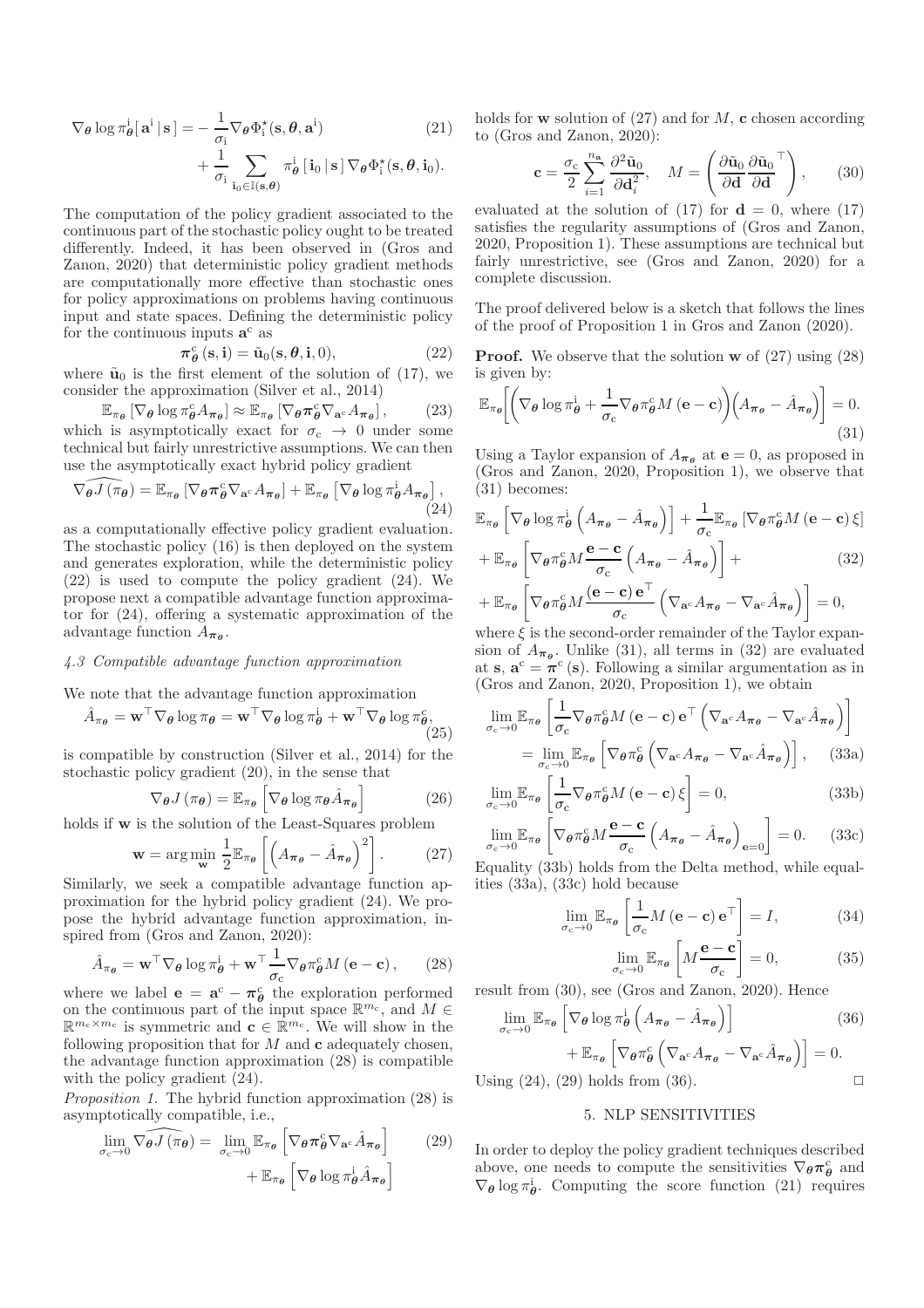computing the sensitivity of the cost function  $\Phi_i^{\star}$  of the NLP (14). This sensitivity exists almost everywhere and is given by:

$$
\nabla_{\boldsymbol{\theta}} \Phi_{i}^{\star}(\mathbf{s}, \boldsymbol{\theta}, \mathbf{a}^{\mathrm{i}}) = \nabla_{\boldsymbol{\theta}} \mathcal{L}(\mathbf{y}, \boldsymbol{\lambda}, \boldsymbol{\mu}, \mathbf{s}, \boldsymbol{\theta}^{\mathrm{PSfrag}}_{\boldsymbol{\tau}}, \mathbf{a}^{\mathrm{PPI} \mathrm{ag} \mathrm{c} \mathrm{c} \mathrm{ments}}
$$

where **y** is the primal solution of the NLP  $(14)$ , gathering the continuous inputs and states of the NLP, and  $\lambda, \mu$ the dual variables associated to constraints (13b)-(13c), respectively, and  $\mathcal{L} = \Phi + \mathbf{d}^{\top} \mathbf{u}_0 + \boldsymbol{\lambda}^{\top} \mathbf{f} + \boldsymbol{\mu}^{\top} \mathbf{h}$  is the Lagrange function associated to (14). The computation of  $\nabla_{\theta} \pi_{\theta}^{\mathsf{c}}$  is more involved. Consider:

$$
\mathbf{r} = \begin{bmatrix} \nabla_{\mathbf{y}} \mathcal{L}(\mathbf{z}, \mathbf{s}, \theta, \mathbf{a}^{\mathbf{i}}, \mathbf{d}) \\ \mathbf{f}(\mathbf{w}, \mathbf{s}, \theta) \\ \text{diag}(\boldsymbol{\mu}) \mathbf{h}(\mathbf{w}, \theta) + \tau \end{bmatrix} = 0, \quad (38)
$$

i.e., the primal-dual interior-point KKT conditions associated to (14) for a barrier parameter  $\tau > 0$ , and z gathering the primal-dual variables of the NLP (14), i.e.,  $z = \{y, \lambda, \mu\}$ . Then, if the solution of the NLP (14) satisfies LICQ and SOSC (Nocedal and Wright, 2006), the sensitivity of the solution of the NLP (14) exists almost everywhere and can be computed via the Implicit Function resolution Theorem, providing

$$
\frac{\partial \mathbf{z}}{\partial \boldsymbol{\theta}} = -\frac{\partial \mathbf{r}}{\partial \mathbf{z}}^{-1} \frac{\partial \mathbf{r}}{\partial \boldsymbol{\theta}},\tag{39}
$$

see (Büskens and Maurer, 2001). Using  $(22)$ , the sensitivity  $\nabla_{\theta} \pi_{\theta}^{\mathsf{c}}$  then read as

$$
\nabla_{\theta} \pi_{\theta}^{\mathbf{c}} = \nabla_{\theta} \tilde{\mathbf{u}}_0, \tag{40}
$$

where  $\nabla_{\theta} \tilde{\mathbf{u}}_0$  is extracted from  $\frac{\partial \mathbf{z}}{\partial \theta}$ .

# 6. SIMULATED EXAMPLE

For the sake of brevity and in order to present results that are easy to interpret and verify, we propose to use a very low dimensional example, allowing us to bypass the evaluation of the action-value function via Temporal-Difference techniques, and isolate the discussions of this paper from questions regarding TD methods. We consider the linear, scalar dynamics:

$$
s_{k+1} = s_k + a_k^c \, i_k + n_k \tag{41}
$$

where  $s_k, a_k^c \in \mathbb{R}, i_k \in \{0, 1\}$  and  $n_k$  is uniformly distributed in [0, 0.05]. We consider the baseline stage cost:

$$
L(s, \mathbf{a}) = \frac{1}{2}(s - s_{\text{ref}})^2 + \frac{1}{2}(a^c - a^c_{\text{ref}})^2 + wi \qquad (42)
$$

$$
+ c \max(|s| - 0.2, 0),
$$

as the reference performance, where  $w, c \in \mathbb{R}_+$  are scalar weight and  $s_{\text{ref}}$ ,  $a_{\text{ref}}$  are references for the state and continuous input. The MPC model is deterministic, given by:

$$
x_{k+1} = x_k + u_k \, i_k + b \tag{43}
$$

where  $b \in \mathbb{R}$  is constant, but subject to adaptation via RL. The baseline cost imposes a high penalty for  $s \notin [-0.2, 0.2]$ , and constitutes an exact relaxation of the constraint  $-0.2 \leq s \leq 0.2$ , see (Gros and Zanon, 2019). The MPC stage cost  $\ell$  has the form (42). The MPC parameters  $s_{\text{ref}}, a_{\text{ref}}^{\text{c}}, c$  and b are subject to adaptation via RL.

The policy gradient (29) was implemented, where the advantage function estimation was computed from (27), using the approximator  $\hat{A}_{\pi_{\theta}}$  from (28). The true advantage



Fig. 1. Closed-loop trajectories before (light grey) and after (black) the learning. The left graph shows the extreme values of the state trajectories, the middle graph shows the extreme values of the continuous input  $a_k^c$  when  $i_k = 1$ , and the right graph shows the proportion of  $i_k = 1$ .



Fig. 2. Policy before (light grey) and after (black) the learning. The left graph shows the Softmax policy (15) as a function of the state s, giving the probability of selecting  $i = 1$  for a given state s. The right graph shows the MPC policy (without the stochastic choice of integer variable).

function  $A_{\pi_{\theta}}$  was evaluated via classic policy evaluation (Sutton and Barto, 1998) in order to deliver unambiguous results. On more complex examples (27) would be evaluated via Temporal-Difference techniques. The evaluations of (29) and (27) were performed in a batch fashion, using 30 batches of 50 time steps each, all starting from the deterministic initial condition  $s_0 = 0$ . The MPC scheme had a horizon of  $N = 10$  time samples, and a terminal cost based on the Riccati matrix of the control problem with  $i = 1$ . A discount factor of  $\gamma = 0.95$  was adopted. The stepsize selected for adapting the parameters from the policy gradient was  $\alpha = 2 \cdot 10^{-3}$ . The exploration parameters were chosen as  $\sigma_i = 2 \cdot 10^{-2}$ ,  $\sigma_c = 10^{-2}$ .

The parameters  $s_{ref} = a_{ref}^c = 0, w = 0.2, c = 1$  were adopted for the baseline cost. The MPC scheme parameters were initialized using the same values, and using  $b = 0$ . Fig. 1 reports the trajectories of the system at the beginning and end of the learning process, showing how performance is gained by bringing the state trajectories in the interval  $[-0.2, 0.2]$ . Fig. 2 reports the policy for the continuous and integer inputs, showing how RL reshapes the MPC policy for a better closed-loop performance. Fig. 3 reports the estimated policy gradients via the compatible approximation (29) and directly via (24), showing a match predicted by Prop. 1. Fig. 4 reports the closed-loop performance of the MPC controller, calculated from  $J(\pi_{\theta}) = V_{\pi_{\theta}}(\mathbf{s}_0)$ , and shows the performance gain obtained via the learning. Fig. 5 shows the MPC parameter evolution through the learning process.